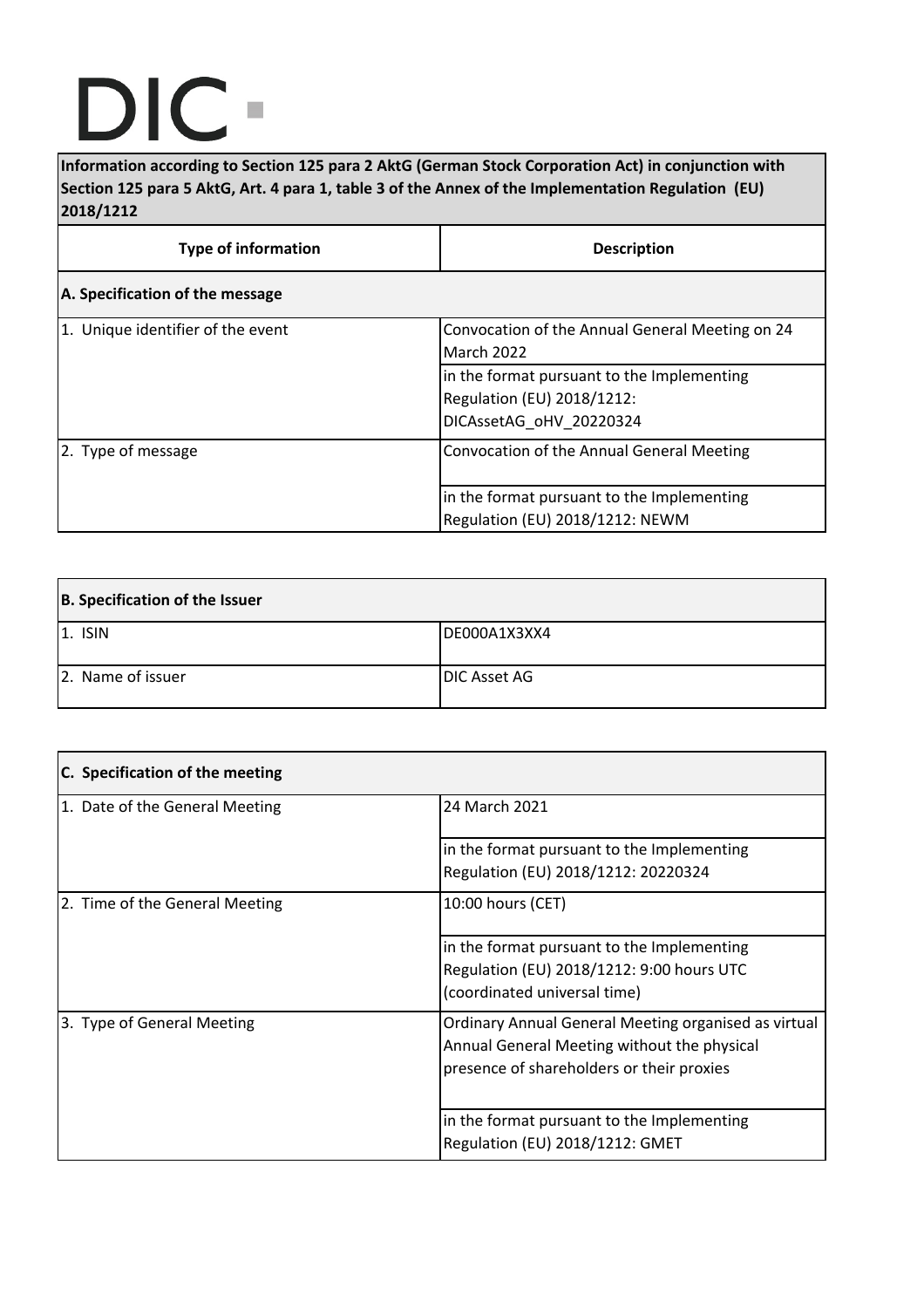| 4. Location of the General Meeting | Venue of the Annual General Meeting within the<br>meaning of AktG (German Stock Corporation Act):<br>Gesellschaftshaus Palmengarten, Palmengartenstraße<br>11, 60325 Frankfurt am Main |
|------------------------------------|----------------------------------------------------------------------------------------------------------------------------------------------------------------------------------------|
|                                    | URL to the password-protected virtual venue:                                                                                                                                           |
|                                    | http://www.dic-asset.de/hauptversammlung/                                                                                                                                              |
| 5. Record Date                     | 19 March 2022, 24:00 (CET) (corresponds to 23:00                                                                                                                                       |
|                                    | hours UTC (coordinated universal time) - registration                                                                                                                                  |
|                                    | stop/technical record date                                                                                                                                                             |
|                                    | in the format pursuant to the Implementing                                                                                                                                             |
|                                    | Regulation (EU) 2018/1212: 20220319                                                                                                                                                    |
| 6. Uniform Resource Locator (URL)  | http://www.dic-asset.de/hauptversammlung/                                                                                                                                              |

| D. Participation in the General Meeting - voting by correspondence                                         |                                                                                                                                                                                                                                                                                                                                                                   |  |
|------------------------------------------------------------------------------------------------------------|-------------------------------------------------------------------------------------------------------------------------------------------------------------------------------------------------------------------------------------------------------------------------------------------------------------------------------------------------------------------|--|
| 1. Method of participation of shareholder                                                                  | Voting by correspondence                                                                                                                                                                                                                                                                                                                                          |  |
|                                                                                                            | in the format pursuant to the Implementing<br>Regulation (EU) 2018/1212: EV                                                                                                                                                                                                                                                                                       |  |
| 2. Issuer deadline for the notification of participation Registration for the Annual General Meeting by 19 | March 2022, 24:00 hours (CET), the date and time of<br>receipt being decisive                                                                                                                                                                                                                                                                                     |  |
|                                                                                                            | in the format pursuant to the Implementing<br>Regulation (EU) 2018/1212: 20220319; 23:00 hours<br>UTC (coordinated universal time)                                                                                                                                                                                                                                |  |
| 3. Issuer deadline for voting                                                                              | In writing or in text form by mail, fax or e-mail: 23<br>March 2022, 24:00 hours (CET) (corresponds to 23:00<br>hours UTC (coordinated universal time)), the date and<br>time of receipt being decisive<br>Electronically via the AGM portal: until immediately<br>before the beginning of the vote during the virtual<br>Annual General Meeting on 24 March 2022 |  |
| D. Participation in the General Meeting - participation through the Company's proxy                        |                                                                                                                                                                                                                                                                                                                                                                   |  |
| 1. Method of participation of shareholder                                                                  | exercising of voting rights by means of granting a<br>power of attorney and providing instructions to the<br>proxies appointed by the Company                                                                                                                                                                                                                     |  |
|                                                                                                            | in the format pursuant to the Implementing<br>Regulation (EU) 2018/1212: PX                                                                                                                                                                                                                                                                                       |  |
| 2. Issuer deadline for the notification of participation Registration for the Annual General Meeting by 19 | March 2022, 24:00 hours (CET), the date and time of<br>receipt being decisive                                                                                                                                                                                                                                                                                     |  |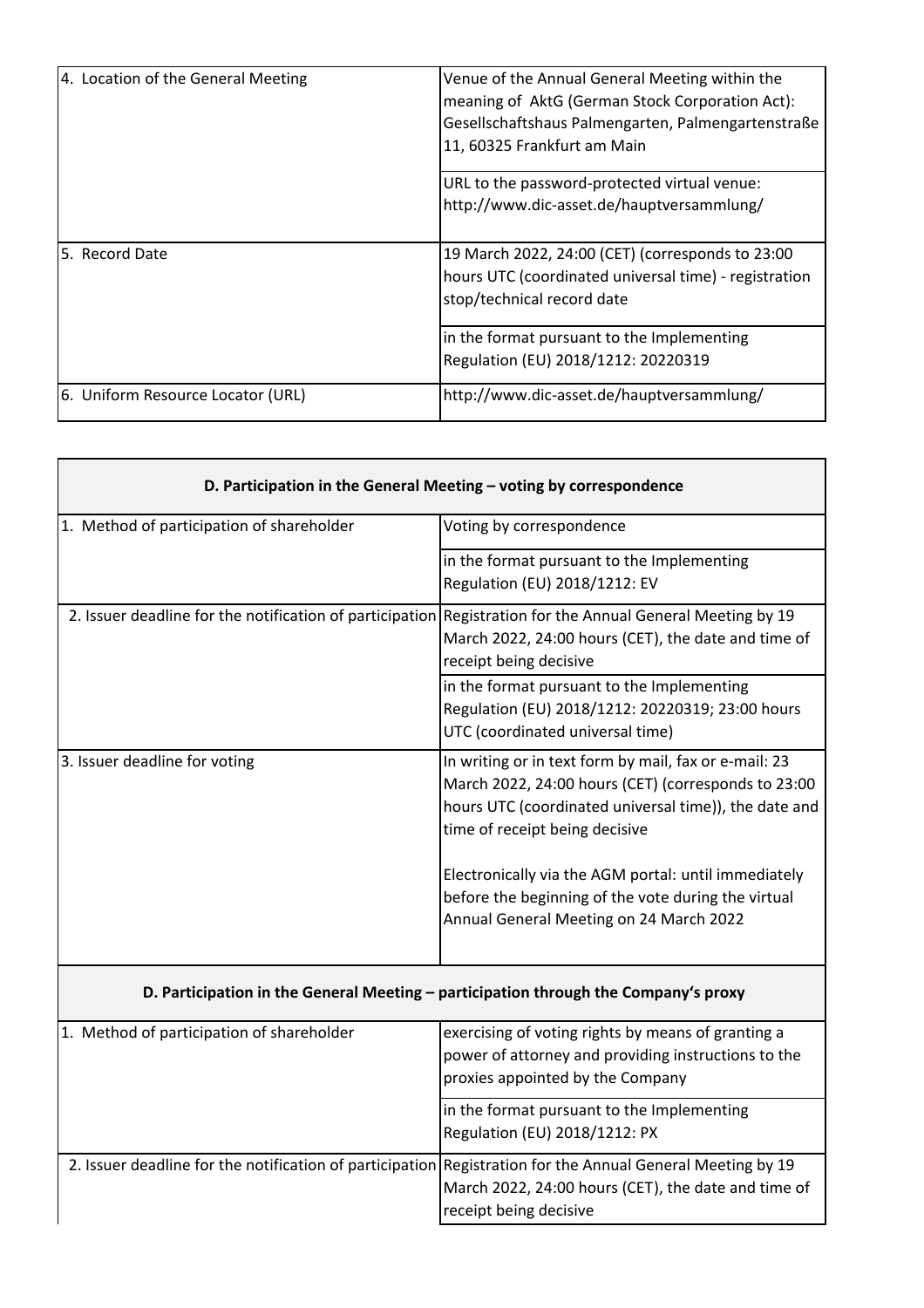|                               | in the format pursuant to the Implementing<br>Regulation (EU) 2018/1212: 20210319; 23:00 hours<br>(UTC) (coordinated universal time)                                                                                                                                                                                   |
|-------------------------------|------------------------------------------------------------------------------------------------------------------------------------------------------------------------------------------------------------------------------------------------------------------------------------------------------------------------|
| 3. Issuer deadline for voting | In writing or in text form by mail, fax or e-mail: 23<br>March 2022, 24:00 hours (CET) (corresponds to 23:00<br>hours UTC (coordinated universal time)), the date and<br>time of receipt being decisive<br>Electronically via the AGM portal: until immediately<br>before the beginning of the vote during the virtual |
|                               | Annual General Meeting on 24 March 2022                                                                                                                                                                                                                                                                                |

## **D. Participation in the General Meeting – voting by authorized representatives**

| 1. Method of participation of shareholder                                                                  | Voting by authorized representatives                                                                                                                                                                                                                                                                                                                                                           |
|------------------------------------------------------------------------------------------------------------|------------------------------------------------------------------------------------------------------------------------------------------------------------------------------------------------------------------------------------------------------------------------------------------------------------------------------------------------------------------------------------------------|
|                                                                                                            | in the format pursuant to the Implementing<br>Regulation (EU) 2018/1212: PX                                                                                                                                                                                                                                                                                                                    |
| 2. Issuer deadline for the notification of participation Registration for the Annual General Meeting by 19 | March 2022, 24:00 hours (CET), the date and time of<br>receipt being decisive                                                                                                                                                                                                                                                                                                                  |
|                                                                                                            | in the format pursuant to the Implementing<br>Regulation (EU) 2018/1212: 20210319; 23:00 hours<br>(UTC) (coordinated universal time)                                                                                                                                                                                                                                                           |
| 3. Issuer deadline for voting                                                                              | voting by correspondence:<br>In writing or in text form by mail, fax or e-mail: 23<br>March 2022, 24:00 hours (CET) (corresponds to 23:00<br>hours UTC (coordinated universal time)), the date and<br>time of receipt being decisive<br>Electronically via the AGM portal: until immediately<br>before the beginning of the vote during the virtual<br>Annual General Meeting on 24 March 2022 |
|                                                                                                            | Participation through granting sub-power of attorney<br>to the Company's proxy:<br>In writing or in text form by mail, fax or e-mail: 23<br>March 2022, 24:00 hours (CET) (corresponds to 23:00<br>hours UTC (coordinated universal time)), the date and<br>time of receipt being decisive                                                                                                     |
|                                                                                                            | Electronically via the AGM portal: until immediately<br>before the beginning of the vote during the virtual<br>Annual General Meeting on 24 March 2022                                                                                                                                                                                                                                         |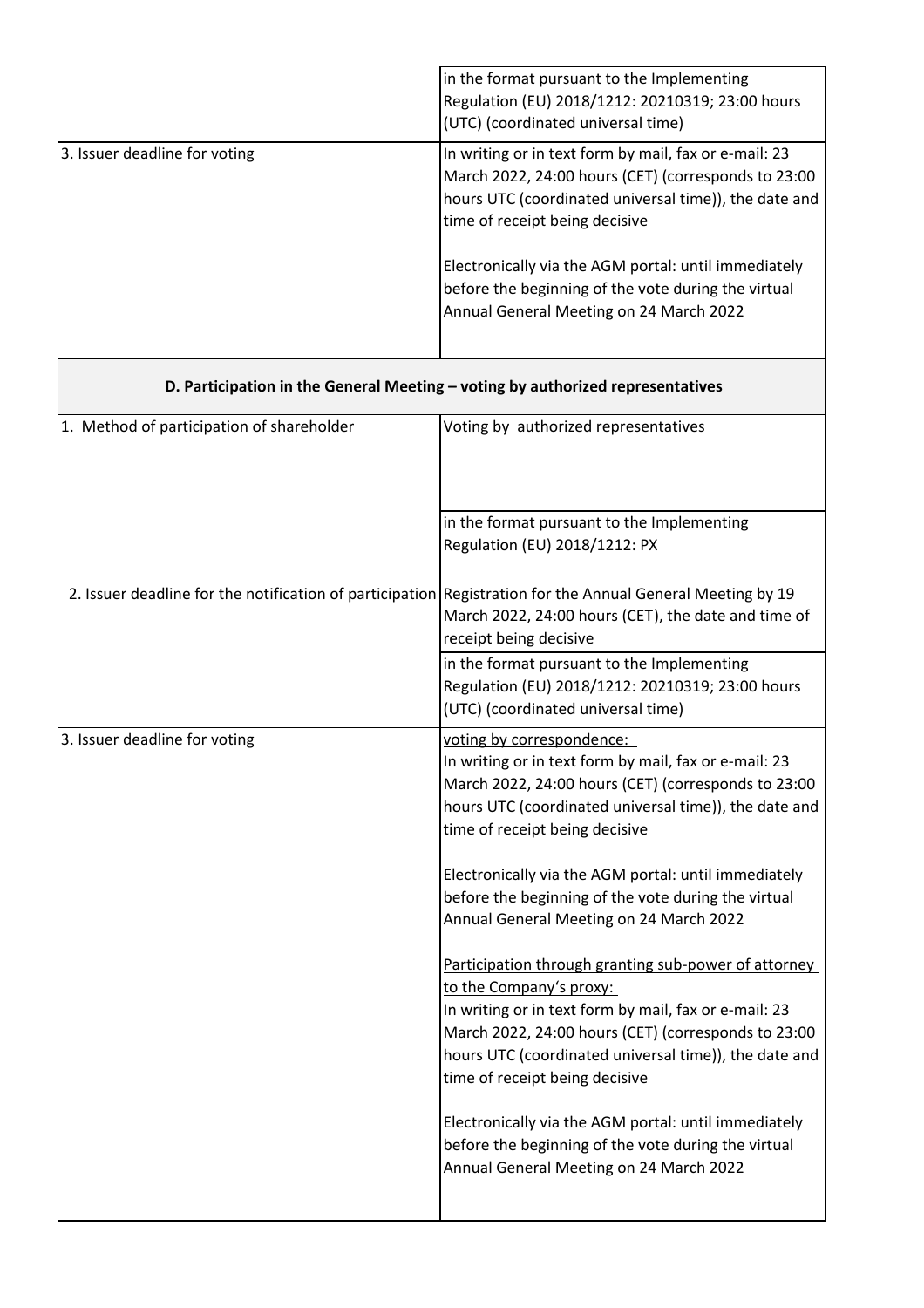| D. Participation in the General Meeting – following the video and audio transmission of the entire general<br>meeting |                                                                                                |
|-----------------------------------------------------------------------------------------------------------------------|------------------------------------------------------------------------------------------------|
| 1. Method of participation of shareholder                                                                             | Following the video and audio transmission of the<br>entire general meeting                    |
|                                                                                                                       | in the format pursuant to the Implementing<br>Regulation (EU) 2018/1212: OT, PX                |
| 2. Issuer deadline for the notification of participation Registration for the Annual General Meeting by 19            | March 2022, 24:00 hours (CET), the date and time of<br>receipt being decisive                  |
|                                                                                                                       | in the format pursuant to the Implementing<br>Regulation (EU) 2018/1212: 20210319; 23:00 hours |
| 3. Issuer deadline for voting                                                                                         |                                                                                                |

| E. Agenda - agenda item 1                             |                                                                                                                                                                                                                                                                                                                                                                                                                                                         |
|-------------------------------------------------------|---------------------------------------------------------------------------------------------------------------------------------------------------------------------------------------------------------------------------------------------------------------------------------------------------------------------------------------------------------------------------------------------------------------------------------------------------------|
| 1. Unique identifier of the agenda item               | 1                                                                                                                                                                                                                                                                                                                                                                                                                                                       |
| 2. Title of the agenda item                           | Presentation of the adopted annual financial<br>statements of DIC Asset AG and the approved<br>consolidated financial statements as of 31 December<br>2021, the combined management report and group<br>management report, the report of the Supervisory<br>Board for the financial year 2021 and the explanatory<br>report of the Management Board on the information<br>pursuant to Sections 289a, 315a of the German<br><b>Commercial Code (HGB)</b> |
| 3. Uniform Resource Locator (URL)<br>of the materials | http://www.dic-asset.de/hauptversammlung/                                                                                                                                                                                                                                                                                                                                                                                                               |
| 4. Vote                                               |                                                                                                                                                                                                                                                                                                                                                                                                                                                         |
| 5. Alternative voting options                         |                                                                                                                                                                                                                                                                                                                                                                                                                                                         |
|                                                       |                                                                                                                                                                                                                                                                                                                                                                                                                                                         |
| E. Agenda - agenda item 2                             |                                                                                                                                                                                                                                                                                                                                                                                                                                                         |
| 1. Unique identifier of the agenda item               | 2                                                                                                                                                                                                                                                                                                                                                                                                                                                       |
| 2. Title of the agenda item                           | Resolution on the appropriation of the balance sheet<br>profit                                                                                                                                                                                                                                                                                                                                                                                          |
| 3. Uniform Resource Locator (URL)<br>of the materials | http://www.dic-asset.de/hauptversammlung/                                                                                                                                                                                                                                                                                                                                                                                                               |
| 4. Vote                                               | <b>Binding vote</b>                                                                                                                                                                                                                                                                                                                                                                                                                                     |
|                                                       | in the format pursuant to the Implementing<br>Regulation (EU) 2018/1212: BV                                                                                                                                                                                                                                                                                                                                                                             |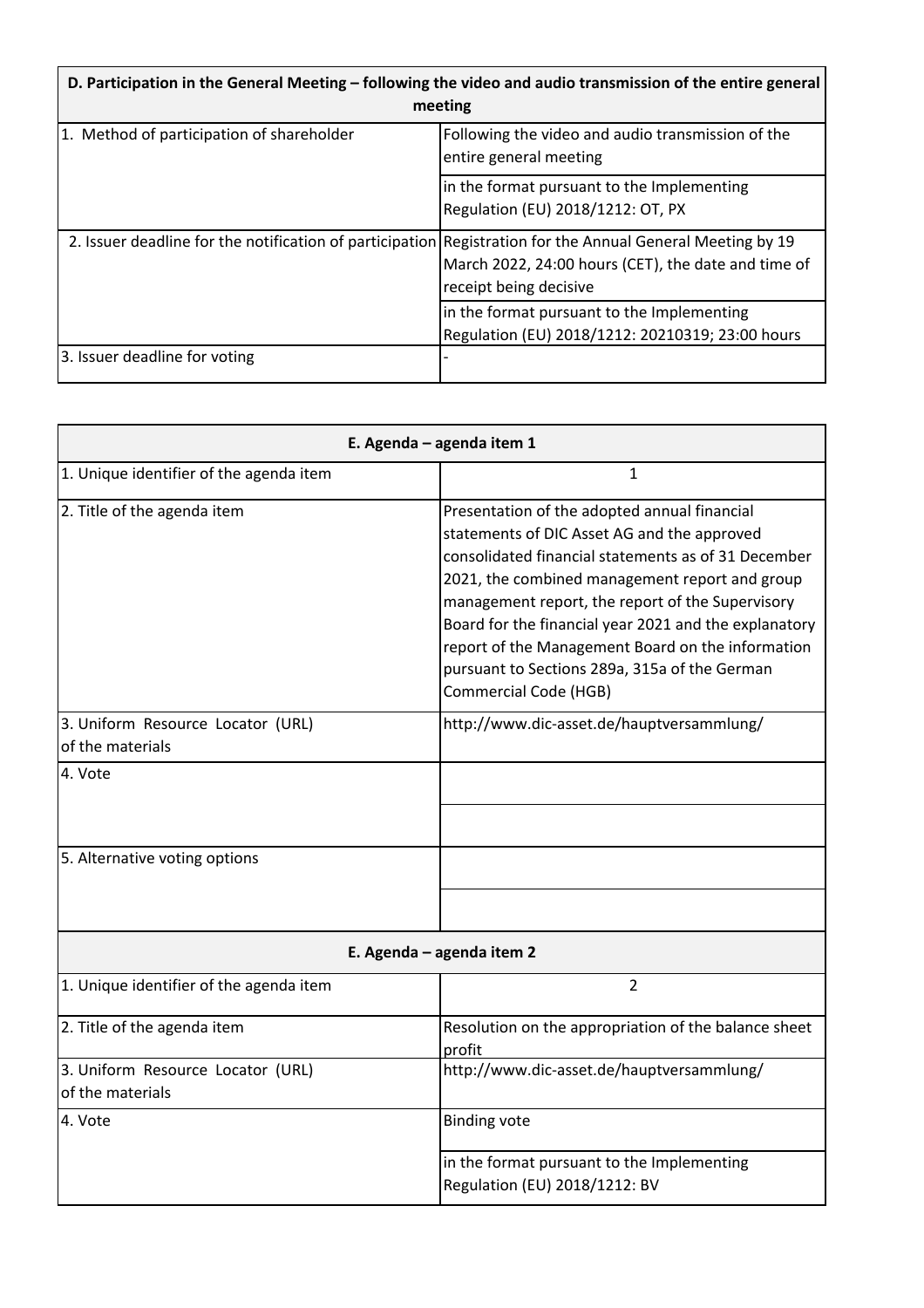| 5. Alternative voting options                         | Vote in favour, vote against, abstention                                                                                                                                                                                            |  |
|-------------------------------------------------------|-------------------------------------------------------------------------------------------------------------------------------------------------------------------------------------------------------------------------------------|--|
|                                                       | in the format pursuant to the Implementing<br>Regulation (EU) 2018/1212: VF, VA, AB                                                                                                                                                 |  |
|                                                       | E. Agenda - agenda item 3                                                                                                                                                                                                           |  |
| 1. Unique identifier of the agenda item               | 3                                                                                                                                                                                                                                   |  |
| 2. Title of the agenda item                           | Resolution on the formal approval of the actions of<br>the members of the Management Board for the<br>financial year 2021                                                                                                           |  |
| 3. Uniform Resource Locator (URL)<br>of the materials | http://www.dic-asset.de/hauptversammlung/                                                                                                                                                                                           |  |
| 4. Vote                                               | <b>Binding vote</b>                                                                                                                                                                                                                 |  |
|                                                       | in the format pursuant to the Implementing<br>Regulation (EU) 2018/1212: BV                                                                                                                                                         |  |
| 5. Alternative voting options                         | Vote in favour, vote against, abstention                                                                                                                                                                                            |  |
|                                                       | in the format pursuant to the Implementing<br>Regulation (EU) 2018/1212: VF, VA, AB                                                                                                                                                 |  |
| E. Agenda - agenda item 4.1                           |                                                                                                                                                                                                                                     |  |
| 1. Unique identifier of the agenda item               | 4.1                                                                                                                                                                                                                                 |  |
| 2. Title of the agenda item                           | Resolution on the formal approval of the actions of<br>the members of the Supervisory Board for the<br>financial year 2021, here specifically: Chairman of the<br>Supervisory Board (Prof. Dr. Gerhard Schmidt)                     |  |
| 3. Uniform Resource Locator (URL)<br>of the materials | http://www.dic-asset.de/hauptversammlung/                                                                                                                                                                                           |  |
| 4. Vote                                               | <b>Binding vote</b>                                                                                                                                                                                                                 |  |
|                                                       | in the format pursuant to the Implementing<br>Regulation (EU) 2018/1212: BV                                                                                                                                                         |  |
| 5. Alternative voting options                         | Vote in favour, vote against, abstention                                                                                                                                                                                            |  |
|                                                       | in the format pursuant to the Implementing<br>Regulation (EU) 2018/1212: VF, VA, AB                                                                                                                                                 |  |
|                                                       | E. Agenda - agenda item 4.2                                                                                                                                                                                                         |  |
| 1. Unique identifier of the agenda item               | 4.2                                                                                                                                                                                                                                 |  |
| 2. Title of the agenda item                           | Resolution on the formal approval of the actions of<br>the members of the Supervisory Board for the<br>financial year 2021, here specifically: Remaining<br>members of the Supervisory Board (without Prof. Dr.<br>Gerhard Schmidt) |  |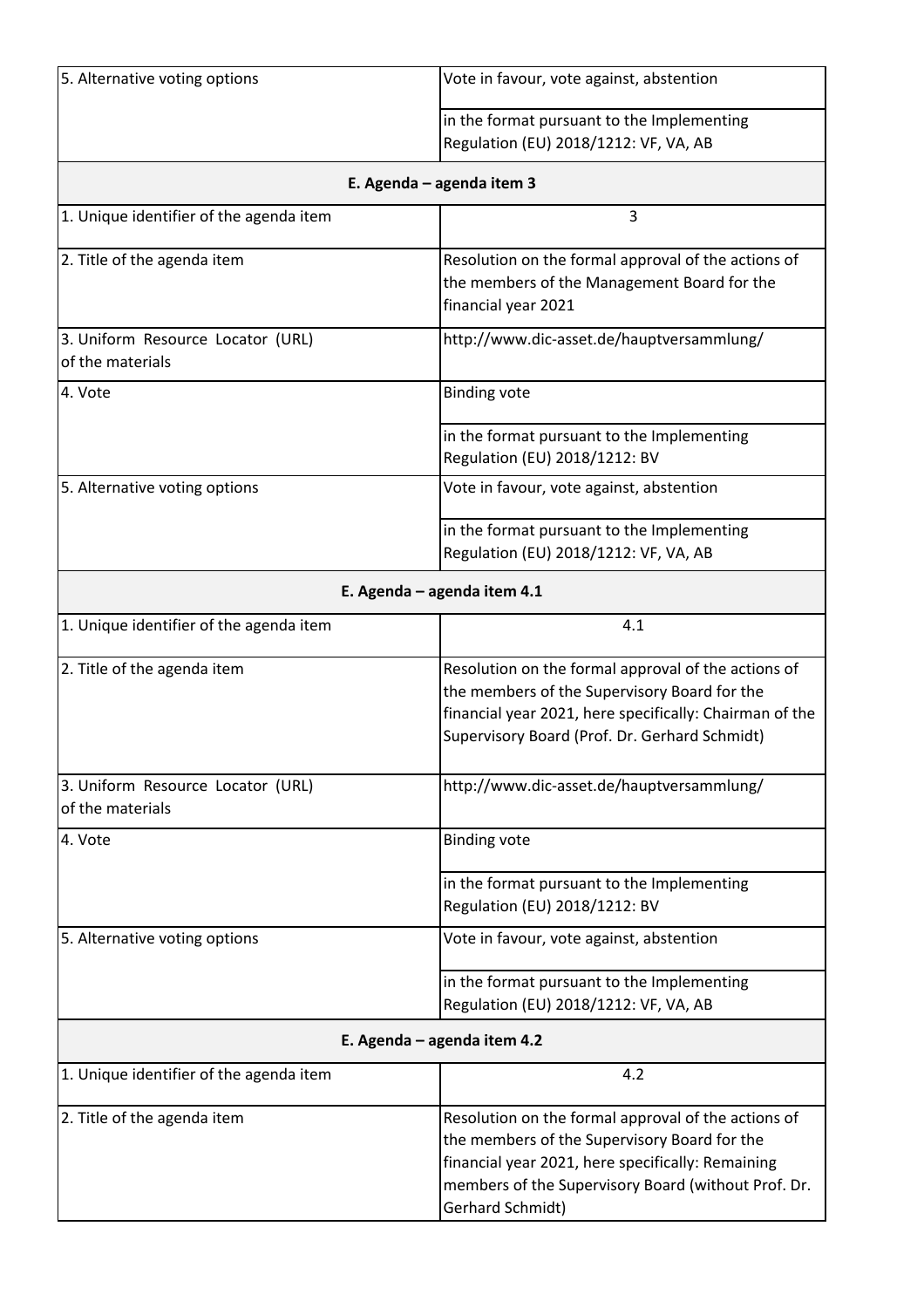| 3. Uniform Resource Locator (URL)       | http://www.dic-asset.de/hauptversammlung/               |
|-----------------------------------------|---------------------------------------------------------|
| of the materials                        |                                                         |
| 4. Vote                                 | <b>Binding vote</b>                                     |
|                                         | in the format pursuant to the Implementing              |
|                                         | Regulation (EU) 2018/1212: BV                           |
| 5. Alternative voting options           | Vote in favour, vote against, abstention                |
|                                         |                                                         |
|                                         | in the format pursuant to the Implementing              |
|                                         | Regulation (EU) 2018/1212: VF, VA, AB                   |
|                                         | E. Agenda - agenda item 5                               |
| 1. Unique identifier of the agenda item | 5                                                       |
| 2. Title of the agenda item             | Presentation of the remuneration report for the         |
|                                         | financial year 2021 for discussion                      |
| 3. Uniform Resource Locator (URL)       | http://www.dic-asset.de/hauptversammlung/               |
| of the materials                        |                                                         |
| 4. Vote                                 |                                                         |
|                                         |                                                         |
|                                         |                                                         |
| 5. Alternative voting options           |                                                         |
|                                         |                                                         |
|                                         |                                                         |
|                                         | E. Agenda - agenda item 6                               |
| 1. Unique identifier of the agenda item | 6                                                       |
| 2. Title of the agenda item             | Election of the auditor and group auditor for the       |
|                                         | financial year 2022 and of the auditor for the audit    |
|                                         | review of the half-year financial report and a possible |
|                                         | audit review of additional financial information        |
| 3. Uniform Resource Locator (URL)       | http://www.dic-asset.de/hauptversammlung/               |
| of the materials                        |                                                         |
| 4. Vote                                 | <b>Binding vote</b>                                     |
|                                         |                                                         |
|                                         | in the format pursuant to the Implementing              |
|                                         | Regulation (EU) 2018/1212: BV                           |
| 5. Alternative voting options           | Vote in favour, vote against, abstention                |
|                                         | in the format pursuant to the Implementing              |
|                                         | Regulation (EU) 2018/1212: VF, VA, AB                   |
|                                         | E. Agenda - agenda item 7.1                             |
| 1. Unique identifier of the agenda item | 7.1                                                     |
|                                         |                                                         |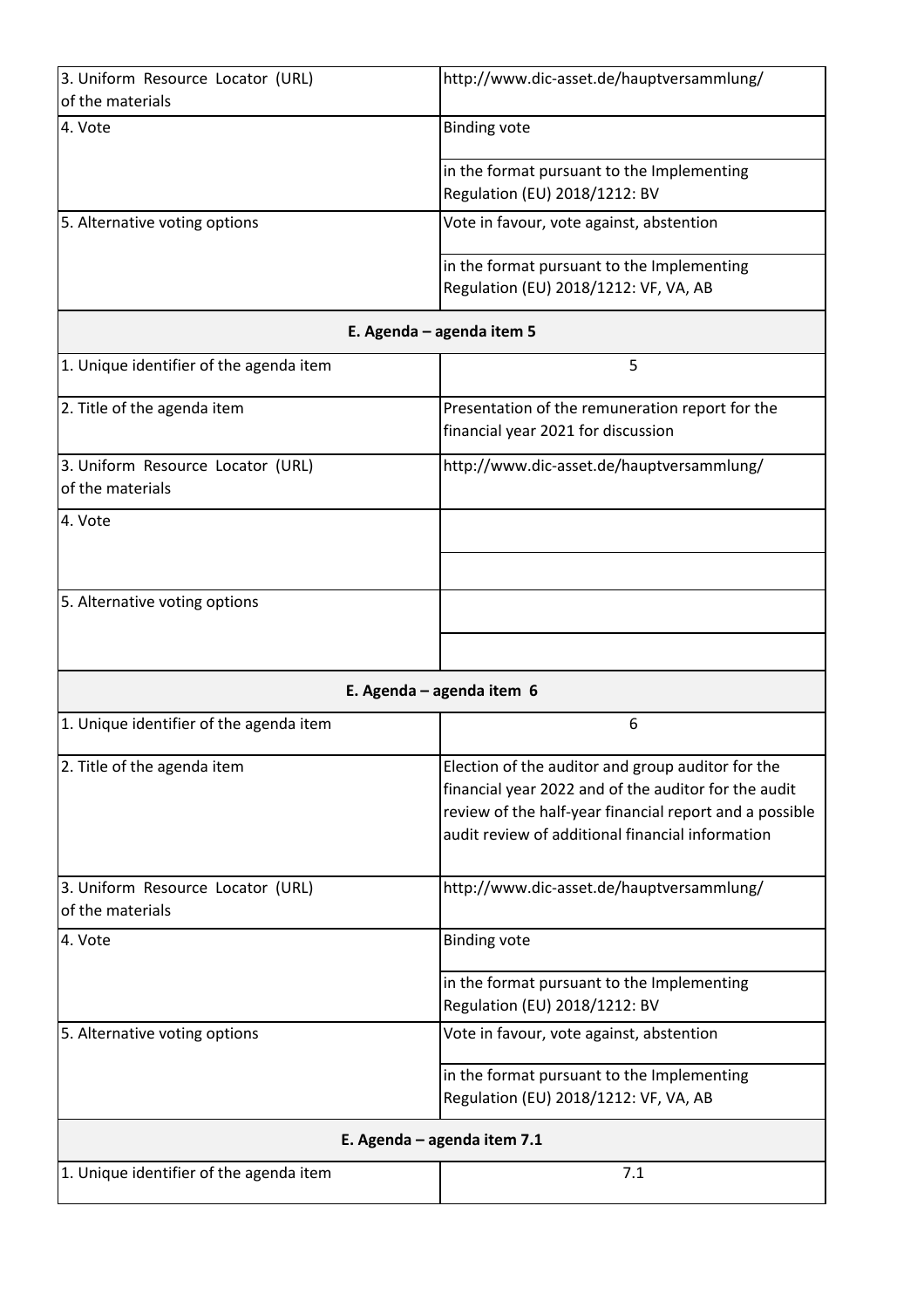| 2. Title of the agenda item             | Elections to the Supervisory Board - Prof. Dr. Gerhard |  |
|-----------------------------------------|--------------------------------------------------------|--|
|                                         | Schmidt                                                |  |
| 3. Uniform Resource Locator (URL)       | http://www.dic-asset.de/hauptversammlung/              |  |
| of the materials                        |                                                        |  |
| 4. Vote                                 | <b>Binding vote</b>                                    |  |
|                                         | in the format pursuant to the Implementing             |  |
|                                         | Regulation (EU) 2018/1212: BV                          |  |
| 5. Alternative voting options           | Vote in favour, vote against, abstention               |  |
|                                         | in the format pursuant to the Implementing             |  |
|                                         | Regulation (EU) 2018/1212: VF, VA, AB                  |  |
| E. Agenda - agenda item 7.2             |                                                        |  |
| 1. Unique identifier of the agenda item | 7.2                                                    |  |
| 2. Title of the agenda item             | Elections to the Supervisory Board - Mr. Eberhard      |  |
|                                         | Vetter                                                 |  |
| 3. Uniform Resource Locator (URL)       | http://www.dic-asset.de/hauptversammlung/              |  |
| of the materials                        |                                                        |  |
| 4. Vote                                 | <b>Binding vote</b>                                    |  |
|                                         | in the format pursuant to the Implementing             |  |
|                                         | Regulation (EU) 2018/1212: BV                          |  |
| 5. Alternative voting options           | Vote in favour, vote against, abstention               |  |
|                                         | in the format pursuant to the Implementing             |  |
|                                         | Regulation (EU) 2018/1212: VF, VA, AB                  |  |
| E. Agenda - agenda item 7.3             |                                                        |  |
| 1. Unique identifier of the agenda item | 7.3                                                    |  |

| 2. Title of the agenda item                           | Elections to the Supervisory Board - Dr. Angela<br>Geerling                         |
|-------------------------------------------------------|-------------------------------------------------------------------------------------|
| 3. Uniform Resource Locator (URL)<br>of the materials | http://www.dic-asset.de/hauptversammlung/                                           |
| 4. Vote                                               | <b>Binding vote</b>                                                                 |
|                                                       | in the format pursuant to the Implementing<br>Regulation (EU) 2018/1212: BV         |
| 5. Alternative voting options                         | Vote in favour, vote against, abstention                                            |
|                                                       | in the format pursuant to the Implementing<br>Regulation (EU) 2018/1212: VF, VA, AB |
| E. Agenda – agenda item 8                             |                                                                                     |
| 1. Unique identifier of the agenda item               | 8                                                                                   |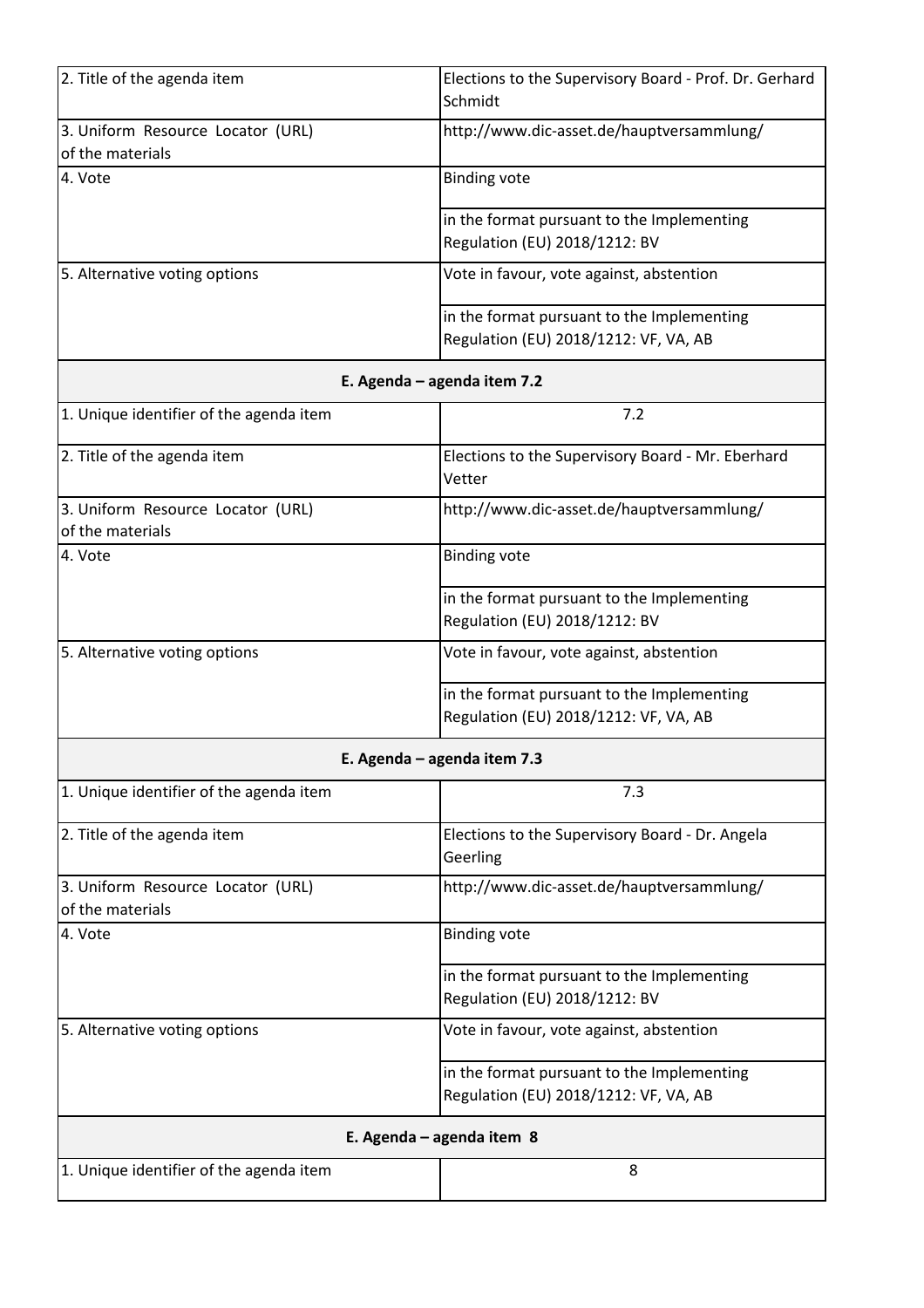| 2. Title of the agenda item                           | Resolution on the cancellation of the existing<br>Authorized Capital 2021 and creation of a new<br>Authorized Capital 2022 with the option to exclude<br>subscription rights as well as the corresponding<br>amendment of the Articles of Association                                                                                                                                                                                                         |  |
|-------------------------------------------------------|---------------------------------------------------------------------------------------------------------------------------------------------------------------------------------------------------------------------------------------------------------------------------------------------------------------------------------------------------------------------------------------------------------------------------------------------------------------|--|
| 3. Uniform Resource Locator (URL)<br>of the materials | http://www.dic-asset.de/hauptversammlung/                                                                                                                                                                                                                                                                                                                                                                                                                     |  |
| 4. Vote                                               | <b>Binding vote</b>                                                                                                                                                                                                                                                                                                                                                                                                                                           |  |
|                                                       | in the format pursuant to the Implementing<br>Regulation (EU) 2018/1212: BV                                                                                                                                                                                                                                                                                                                                                                                   |  |
| 5. Alternative voting options                         | Vote in favour, vote against, abstention                                                                                                                                                                                                                                                                                                                                                                                                                      |  |
|                                                       | in the format pursuant to the Implementing<br>Regulation (EU) 2018/1212: VF, VA, AB                                                                                                                                                                                                                                                                                                                                                                           |  |
|                                                       | E. Agenda - agenda item 9                                                                                                                                                                                                                                                                                                                                                                                                                                     |  |
| 1. Unique identifier of the agenda item               | 9                                                                                                                                                                                                                                                                                                                                                                                                                                                             |  |
| 2. Title of the agenda item                           | Resolution on the cancellation of the existing<br>authorization to issue convertible bonds and/or<br>option bonds, the creation of a new authorization to<br>issue convertible bonds and/or option bonds with the<br>option to exclude subscription rights and the<br>cancellation of the existing Conditional Capital 2020<br>and the creation of a new Conditional Capital 2022 as<br>well as the corresponding amendment of the Articles<br>of Association |  |
| 3. Uniform Resource Locator (URL)<br>of the materials | http://www.dic-asset.de/hauptversammlung/                                                                                                                                                                                                                                                                                                                                                                                                                     |  |
| 4. Vote                                               | <b>Binding vote</b>                                                                                                                                                                                                                                                                                                                                                                                                                                           |  |
|                                                       | in the format pursuant to the Implementing<br>Regulation (EU) 2018/1212: BV                                                                                                                                                                                                                                                                                                                                                                                   |  |
| 5. Alternative voting options                         | Vote in favour, vote against, abstention                                                                                                                                                                                                                                                                                                                                                                                                                      |  |
|                                                       | in the format pursuant to the Implementing<br>Regulation (EU) 2018/1212: VF, VA, AB                                                                                                                                                                                                                                                                                                                                                                           |  |
| E. Agenda - agenda item 10                            |                                                                                                                                                                                                                                                                                                                                                                                                                                                               |  |

| 1. Unique identifier of the agenda item | 10                                                                                                                                                                                                                                                                         |  |
|-----------------------------------------|----------------------------------------------------------------------------------------------------------------------------------------------------------------------------------------------------------------------------------------------------------------------------|--|
| 2. Title of the agenda item             | Resolution on the cancellation of the existing<br>authorization to acquire treasury shares and a new<br>authorization to acquire and use treasury shares as<br>well as to exclude the tender right when acquiring and<br>the subscription right when using treasury shares |  |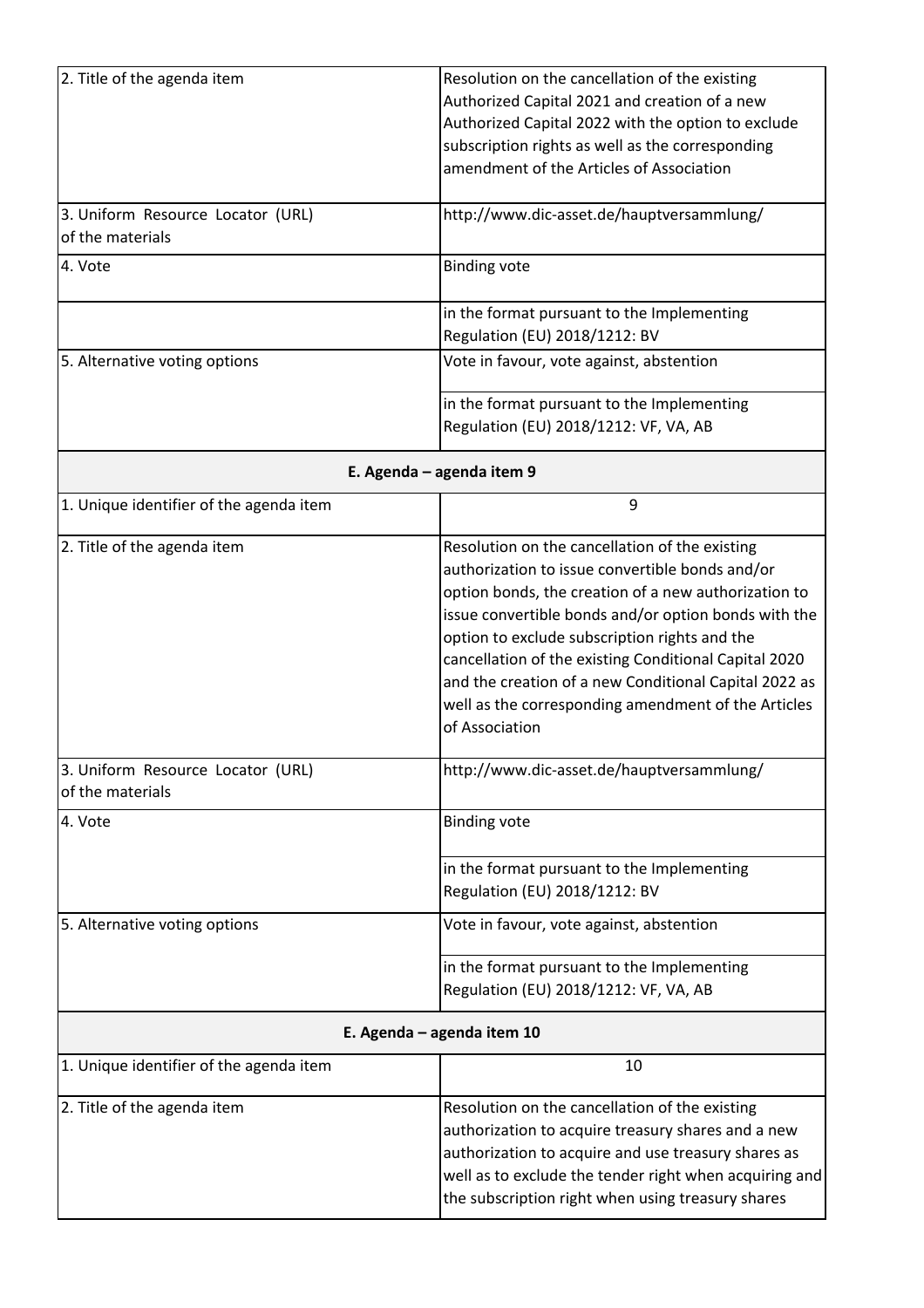| 3. Uniform Resource Locator (URL) | http://www.dic-asset.de/hauptversammlung/                                                                 |
|-----------------------------------|-----------------------------------------------------------------------------------------------------------|
| of the materials                  |                                                                                                           |
| 4. Vote                           | <b>Binding vote</b>                                                                                       |
|                                   |                                                                                                           |
|                                   | in the format pursuant to the Implementing                                                                |
|                                   | Regulation (EU) 2018/1212: BV                                                                             |
|                                   |                                                                                                           |
| 5. Alternative voting options     | Vote in favour, vote against, abstention                                                                  |
|                                   | in the format pursuant to the Implementing                                                                |
|                                   | Regulation (EU) 2018/1212: VF, VA, AB                                                                     |
|                                   |                                                                                                           |
|                                   |                                                                                                           |
|                                   |                                                                                                           |
|                                   | F. Specification of the deadlines regarding the exercise of other shareholders rights - request to        |
| 1. Object of deadline             | supplement the agenda<br>Request to supplement the agenda                                                 |
|                                   |                                                                                                           |
| 2. Applicable issuer deadline     | 21 February 2022, 24:00 hours (CET), the date and                                                         |
|                                   | time of receipt being decisive                                                                            |
|                                   |                                                                                                           |
|                                   | in the format pursuant to the Implementing                                                                |
|                                   | Regulation (EU) 2018/1212: 20220221, 23:00 hours                                                          |
|                                   | UTC (coordinated universal time)                                                                          |
|                                   | F. Specification of the deadlines regarding the exercise of other shareholders rights - counterproposal   |
| 1. Object of deadline             | Sending of the counterproposal to the proposed                                                            |
|                                   | resolutions on the items of the agenda                                                                    |
| 2. Applicable issuer deadline     | 9 March 2022, 24:00 hours (CET), the date and time of                                                     |
|                                   | receipt being decisive                                                                                    |
|                                   | in the format pursuant to the Implementing                                                                |
|                                   | Regulation (EU) 2018/1212: 20220309, 23:00 hours                                                          |
|                                   | UTC (coordinated universal time)                                                                          |
|                                   |                                                                                                           |
|                                   | F. Specification of the deadlines regarding the exercise of other shareholders rights - election proposal |
| 1. Object of deadline             | Sending of the election proposal for the election of                                                      |
|                                   | auditors and/or members of the supervisory board                                                          |
| 2. Applicable issuer deadline     | 9 March 2022, 24:00 hours (CET), the date and time of                                                     |
|                                   | receipt being decisive                                                                                    |
|                                   | in the format pursuant to the Implementing                                                                |
|                                   | Regulation (EU) 2018/1212: 20220309, 23:00 hours                                                          |
|                                   | UTC (coordinated universal time)                                                                          |
|                                   | F. Specification of the deadlines regarding the exercise of other shareholders rights - electronic        |
|                                   | submission of questions                                                                                   |
| 1. Object of deadline             | Electronic submission of questions                                                                        |
| 2. Applicable issuer deadline     | 22 March 2022, 24:00 hours (CET), the date and time                                                       |
|                                   | of receipt being decisive                                                                                 |
|                                   |                                                                                                           |